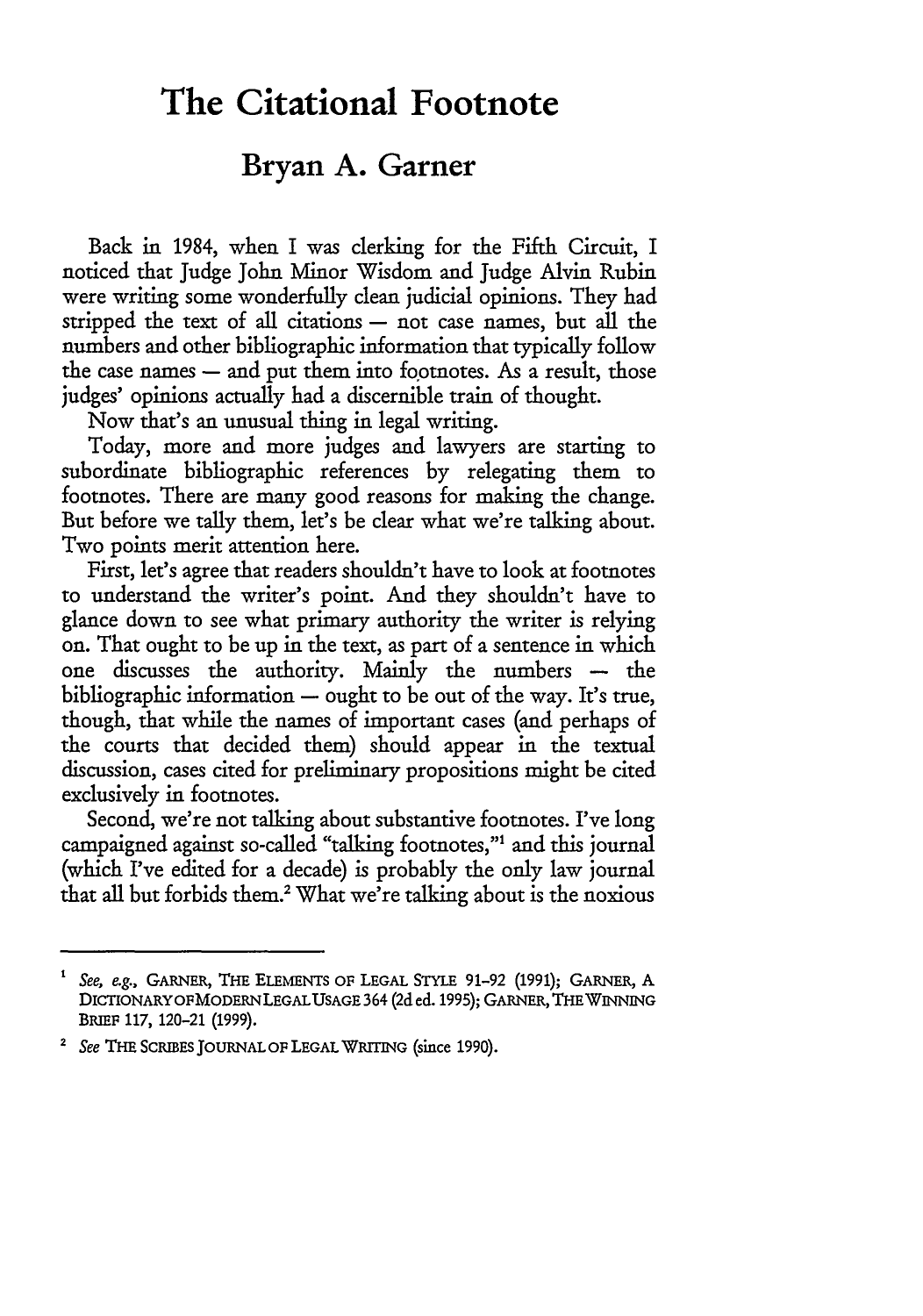habit of interspersing bibliographic references throughout legal analysis (or what commonly passes as legal analysis).

#### Getting Inured to Thought-Interrupters

Do you remember when you first started reading law? You were probably reading a judicial opinion, and surely among the most irksome things about the experience was encountering all the citations in the text. For beginning legal readers, the prose is quite  $jarring - as if you were driving down a highway filled with speed$ bumps.

These thought-interrupters were born of a technologically impoverished world. Originally, lawyers used scriveners who interspersed authorities in their notes. Then, in the 1880s, typewriters became popular, and it was all but impossible to put citations in footnotes. That's why citations have traditionally appeared in the text. They were there in 1900, they were there in 1925, they were there in 1950, and they were still there in 1975. It became a hardened convention.

Meanwhile, of course, the number of cases being cited in legal writing erupted during the years leading up to 1975. And by the turn of the 21st century, things had gotten even worse. With computer research and the proliferation of caselaw, it has become easier than ever to find several cases to support virtually every sentence. Only today I was reading a brief that had an *average* of 12 cases cited on each page.

Over time, the pages of judicial opinions, briefs, and memos have become increasingly cluttered. Some have become unreadable. Others are readable only by those mentally and emotionally hardy enough to trample through the underbrush.

As much as citations may plague readers, though, they plague writers even more. That is, when you put citations within and between sentences, it's hard to come up with shapely paragraphs. The connections between consecutive sentences get weaker. But worse, legal writers often intend a single sentence, followed by a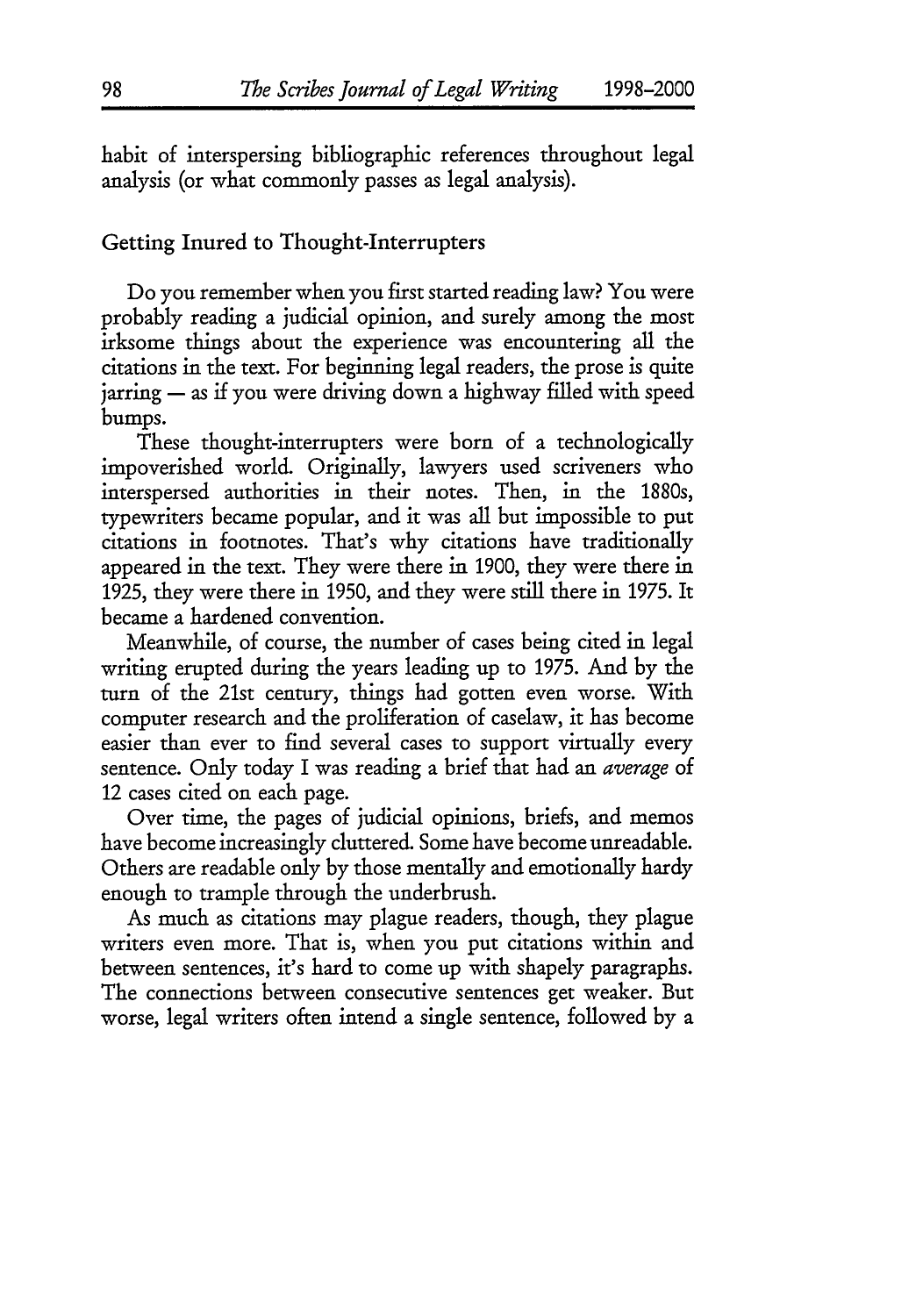string citation with parentheticals, to stand for a paragraph. After all, it fills up a third or even half of the page. How would such a paragraph fare with a fourth-grade teacher? It would flunk.

In short, it doesn't really matter whether readers can negotiate their way through eddies of citations  $-$  because, on the whole, writers can't.

Reference notes can cure these ills. That is, put citations **-** and generally only citations  $-$  in footnotes. And write in such a way that no reader would ever have to look at your footnotes to know what important authorities you're relying on. If you're quoting an opinion, you should  $-$  in the text  $-$  name the court you're quoting, the year of the case, and (if necessary) the name of the case. Those things should be part of your story line. Just get the numbers (that is, the volume, reporter, and page references) out of the way.

If footnoting your citations seems like such a revolutionary idea, ask yourself why you've never seen a biography that reads like this:

Holmes was ready for the final charge. His intellectual powers intact (Interview by Felix Frankfurter with Harold Laski, 23 Mar. 1938, at 45, unpublished manuscript on file with the author), he organized his work efficiently so that little time was wasted (3 Holmes Diary at 275, Langdell Law Library Manuscript No. 123-44-337; Holmes letter to Isabel Curtain, 24 June 1923, Langdell Law Library Manuscript No. 123-44-599). He volunteered less often to relieve others of their caseloads (Holmes court memo, 24 July 1923, at 4, Library of Congress Rare Book Room Doc. No. 1923-AAC-Holmes-494), and he sometimes had to be reassured of his usefulness (Brandeis letter to Felix Frankfurter, 3 Mar. 1923, Brandeis Univ. Manuscript Collection Doc. No. 23-3-3-BF). His doctor gave him a clean bill of health (Mass. Archives Doc. No. 23-47899-32, at 1), told him his heart was "a good pump" (Holmes letter to Letitia Fontaine, 25 June 1923, at 2, Langdel Law Library Manuscript No. 123-44-651), and told him that very few men of Holmes's age were "as well off as he was" *(id.)* - to which Holmes drily replied that "most of them are dead" (Memo of Dr. Theobald Marmor, 26 June 1923, at 2, Morgan Library Collection, copy on file with the author). But he was pleased that the "main machinery" was "in good running order" (Holmes letter to Letitia Fontaine, 25 June 1923, at 1, Langdell Law Library Manuscript No. 123-44-651), and he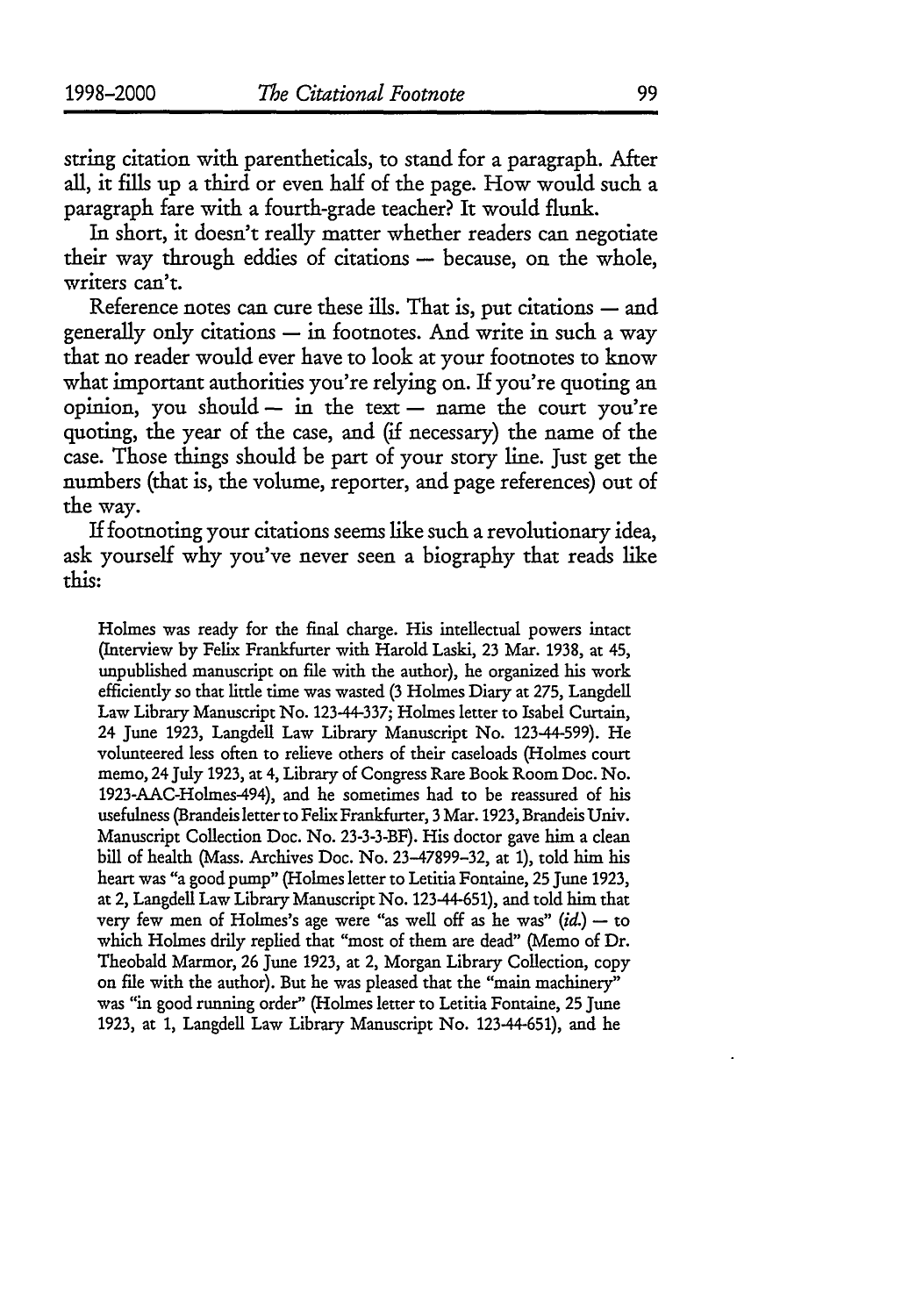frequently felt perky enough to get out of the carriage partway home from court and walk the remaining blocks with Brandeis (Brandeis letter to Clare Eustacia Bodnar, 22 July **1923,** Brandeis Univ. Manuscript Collection Doc. No. 23-7-22-BCEBB).

No self-respecting historian would write that way. But brief-writers commonly do something very much like it:

Agency decisions are entitled to the greatest weight and to a presumption of validity, when the decision is viewed in the light most favorable to the agency. *Baltimore Lutheran High Sch. Ass'n v. Employment Security Admin.,* **302 Md.** 649, 662-63, 490 A.2d 701, 708 (1985); *Board of Educ. of Montgomery Countyv. Paynter,* 303 Md. 22, 40, 491 A.2d 1186, 1195 **(1985);** *Nationwide Mut. Ins. Co. v. Insurance Comm'r,* 67 **Md.** App. 727, *737,* **509** A.2d 719, 724, *cert. denied,* **307 Md.** 433, 514 A.2d 1211 (1986); *Bulluck v. Pelham Wood Apartments,* 283 **Md.** 505, 513, **390** A.2d **1119,** 1124 (1978). Thus, the reviewing court will not substitute its judgment for that of the agency when the issue is fairly debatable and the record contains substantial evidence to support the administrative decision. *Howard County v. Dorsey,* 45 **Md.** App. 692, 700, 416 A.2d **23,** 27 (1980); *Mayor and Aldermen of City of Annapolis v. Annapolis Waterfront Co.,* 284 **Md. 383, 395-96, 396** A.2d 1080, 1087-88 **(1979);** *Cason v. Board of County Comm'rs for Prince George' County,* 261 **Md. 699,** 707, 276 A.2d 661, **665** (1971); *Germenko v. County Board of Appeals of Baltimore County,* **257 Md.** 706, 711, 264 A.2d 825, 828 (1970); *Bonnie View Country Club, Inc. v. Glass,* 242 **Md.** 46, **52,** 217 A.2d 647, **651** (1966). The court may substitute its judgment only as to an error made on an issue of law. *State Election Board v. Billhimer,* 314 **Md.** 46, **59,** 548 A.2d 819, 826 (1988), *cert. denied,* 490 U.S. 1007, **109** S.Ct. 1644, 104 L.Ed.2d **159 (1989);** *Gray v. Anne Arundel Co.,* 73 Md. App. 301, 308, 533 A.2d 1325, 1329 (1987).

That's a fairly serious example of excessive citations, but it's actually mild compared to what writers do when coupling parentheticals with the citations.

The problem wasn't so bad 150 years ago, when relatively few cases would typically appear over a span of several pages. Today, partly because caselaw has mushroomed, much legal writing has become nearly unreadable. I'd like legal writers to stop producing so-called "prose" that looks like this: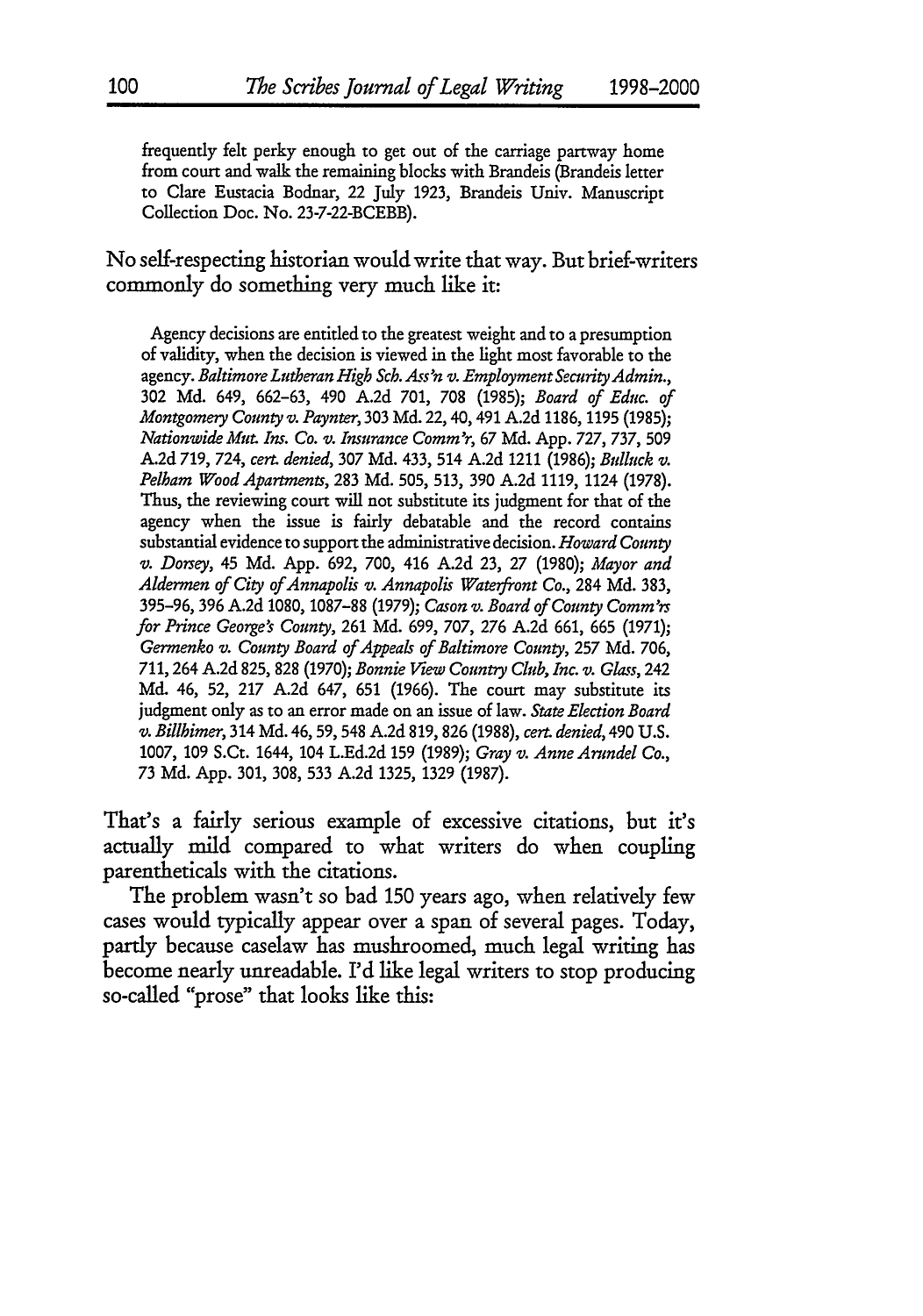To state a claim under Rule 10b-5, a complaint must allege that the defendant falsely represented or omitted to disclose a material fact in connection with the purchase or sale of a security with the intent to deceive or defraud. *See Ernst & Ernst v. Hochfelder,* 425 U.S. 185, 96 S.Ct. 1375, 47 L.Ed.2d 668 (1976). A party's specific promise to perform a particular act in the future, while secretly intending not to perform that act or knowing that the act could not be carried out, may violate **S** 10(b) and Rule **10b-5** if the promise is part of the consideration for the transfer of securities. *See, e.g., Luce v. Edelstein,* 802 F.2d 49, 55 (2d Cir. 1986) (citing *McGrath v. Zenith Radio Corp.,* **651** F.2d 458 (7th Cir.), *cert. denied,* 454 U.S. 835, 102 S.Ct. 136, 70 L.Ed.2d 114 (1981)); *Wilsmann v. Upjohn Co.,* 775 F.2d 713,719 (6th Cir. 1985) (concluding that plaintiff's securities-fraud claim against acquiring corporation was in connection with defendant's purchase of plaintiff's stock where plaintiff alleged that part of consideration for sale of stock was false promise by acquiring corporation concerning future payments for stock plaintiff received in acquired corporation but holding that evidence of fraud was insufficient to support jury's verdict), *cert. denied,* 476 U.S. **1171, 106** S.Ct. 2893, 90 L.Ed.2d 980 (1986). *ButseeHunt v. Robinson,* 852 F.2d 786,787 (4th Cir. 1988) (holding that defendant's failure to tender shares in new company in return for plaintiff's employment did not state securities-fraud claim because the defendant's alleged misrepresentation concerned its tender of shares as required by the terms of the employment contract, not the actual sale of stock). The failure to perform a promise, however, does not constitute fraud if the promise was made with the good-faith expectation that it would be performed. *See Luce,* 802 F.2d at 56.

Double-spacing aggravates this problem in a particularly virulent way because consecutive sentences get further separated and paragraph breaks become more infrequent.

Even if you strip out the citations, something the careful reader will have to do anyway (by mental contortion), you end up with unimpressive, wooden prose:

To state a claim under Rule **lob-5,** a complaint must allege that the defendant falsely represented or omitted to disclose a material fact in connection with the purchase or sale of a security with the intent to deceive or defraud. A party's specific promise to perform a particular act in the future, while secretly intending not to perform that act or knowing that the act could not be carried out, may violate **§** 10(b) and Rule **10b-5** if the promise is part of the consideration for the transfer of securities. The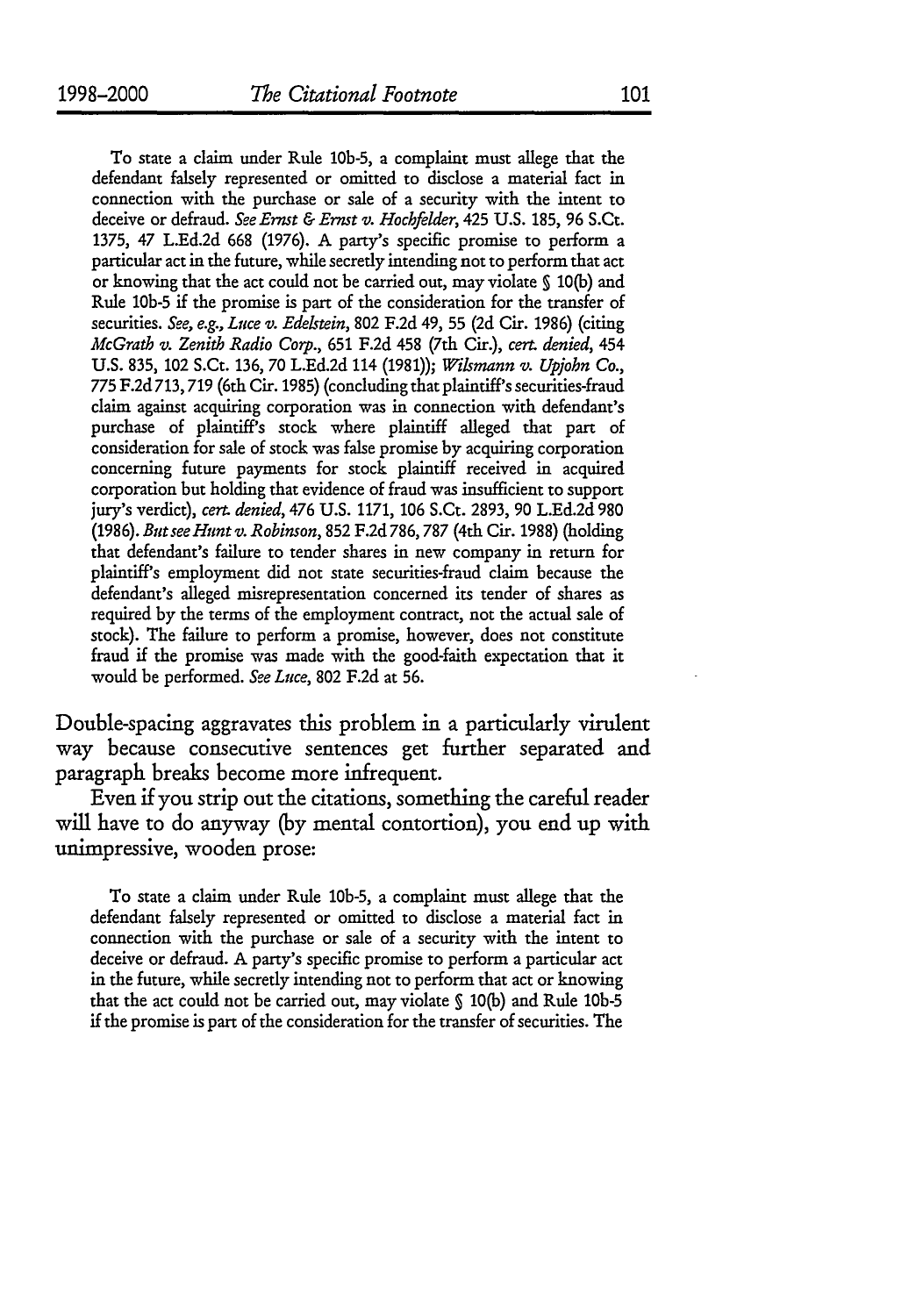failure to perform a promise, however, does not constitute fraud if the promise was made with the good-faith expectation that it would be performed.

But now that you can see what you're actually saying, you can more easily focus on style. So you edit the paragraph:

To state a claim under Rule **10b-5,** a complaint must allege that the defendant - intending to deceive or defraud - falsely represented or failed to disclose a material fact about the purchase or sale of a security. A party's specific promise to do something in the future, while secretly intending not to do it or knowing that it can't be done, may violate Rule **lob-5** if the promise is part of the consideration for the transfer. But not performing the promise isn't fraud if the promisor expected in good faith to be able to perform.

The revised passage isn't a work of art. But it's much closer than  $the original is - and probably as close as most discussions of Rule$ **10b-5** ever could be.

Go back and look at the original passage. Look at how much more difficult it is to tease out the essential ideas. In your imagination, try double-spacing it, so that you fill up the entire page. Now imagine page after page of this. You get the idea.

Although objectors say there is no sound reason for footnoting citations, in fact there are at least ten good reasons. Although some of these are related, they're subtly distinct. Here's what happens when you effectively use citational footnotes:

- 1. You're able to strip down an argument and focus on what you're saying.
- 2. You're able to write more fully developed paragraphs.
- 3. Meanwhile, your paragraphs will be significantly shorter than they would be with the citations in the text.
- 4. You're able to connect your sentences smoothly, with simple transitional words. Typically when citations are between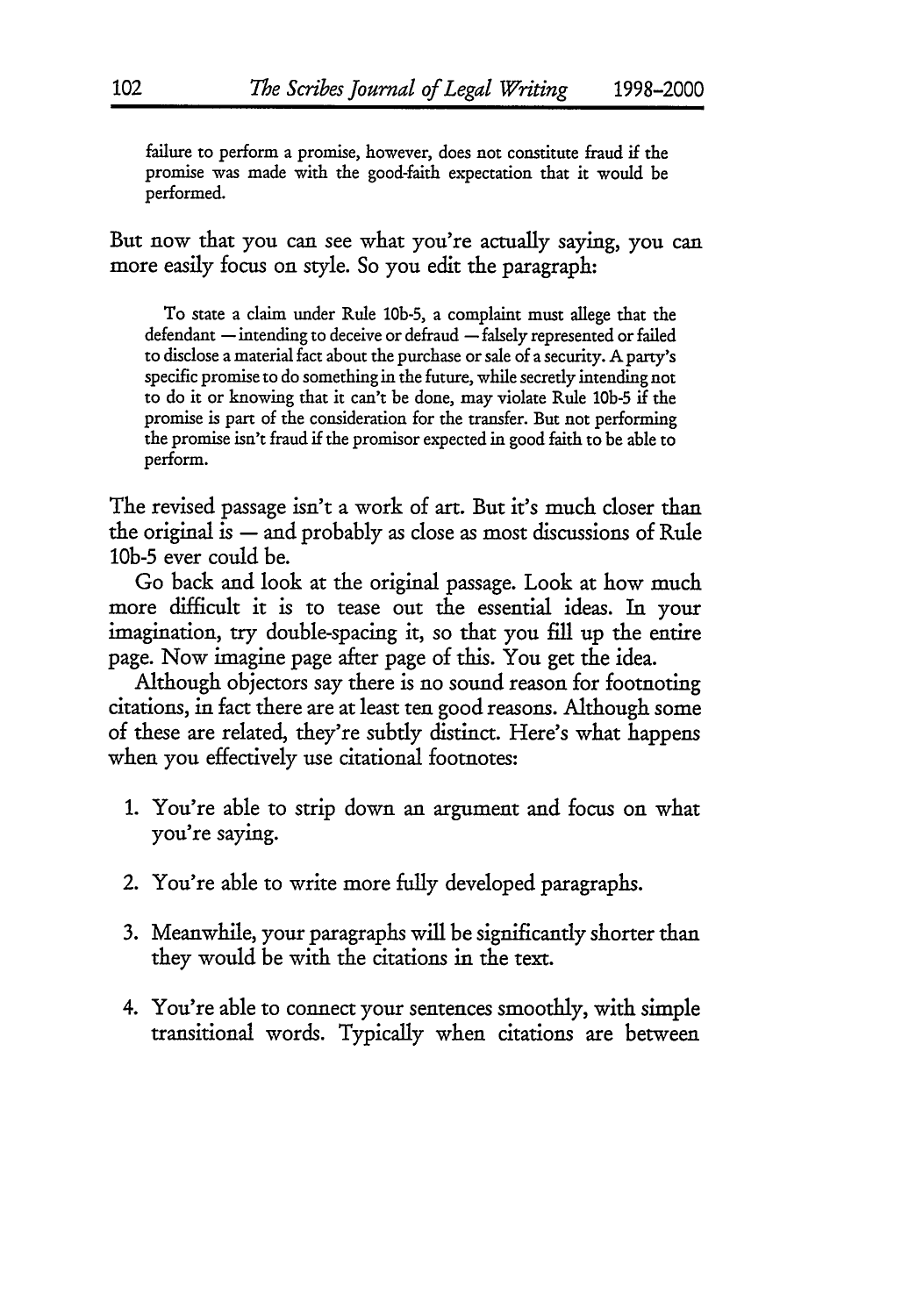sentences, writers tend to repeat several words that aren't necessary once the sentences are put together without citational interruptions.

- 5. You're able to use greater variety in sentence patterns, especially in the use of subordinate clauses.
- 6. You can't camouflage poor writing **-** or poor thinking **-** in a flurry of citations. And you won't be tempted to bury important parts of your analysis in parentheticals.
- *7.* String citations become relatively harmless. I don't favor them, but I'm not adamantly opposed to them either **-** not if they're out of the way.
- 8. You'll find it necessary to discuss important cases contextually, as opposed to merely relying on citations without ever discussing the cases you cite. You'll pay more respect to important precedent by actually discussing it instead of simply identifying it in a "citation sentence," which isn't really a sentence at all.
- **9.** You'll give emphasis where it's due. That is, the court and the case and the holding are often what matters ("Three years ago *in Gandy,* this Court held.. **."),** but the numbers never are ("925 S.W.2d 696, 698" **-** etc.). Numbers, when sprinkled through the main text, tend to distract.
- 10. The page ends up looking significantly cleaner.

Many brief-writers and many judges have been persuaded by these points. They've begun using citational footnotes because they want to be better writers.

Over the past decade, I've conducted more than 25 judicialwriting seminars for state judges throughout the country. Although this point about footnoting citations is only the tiniest part of my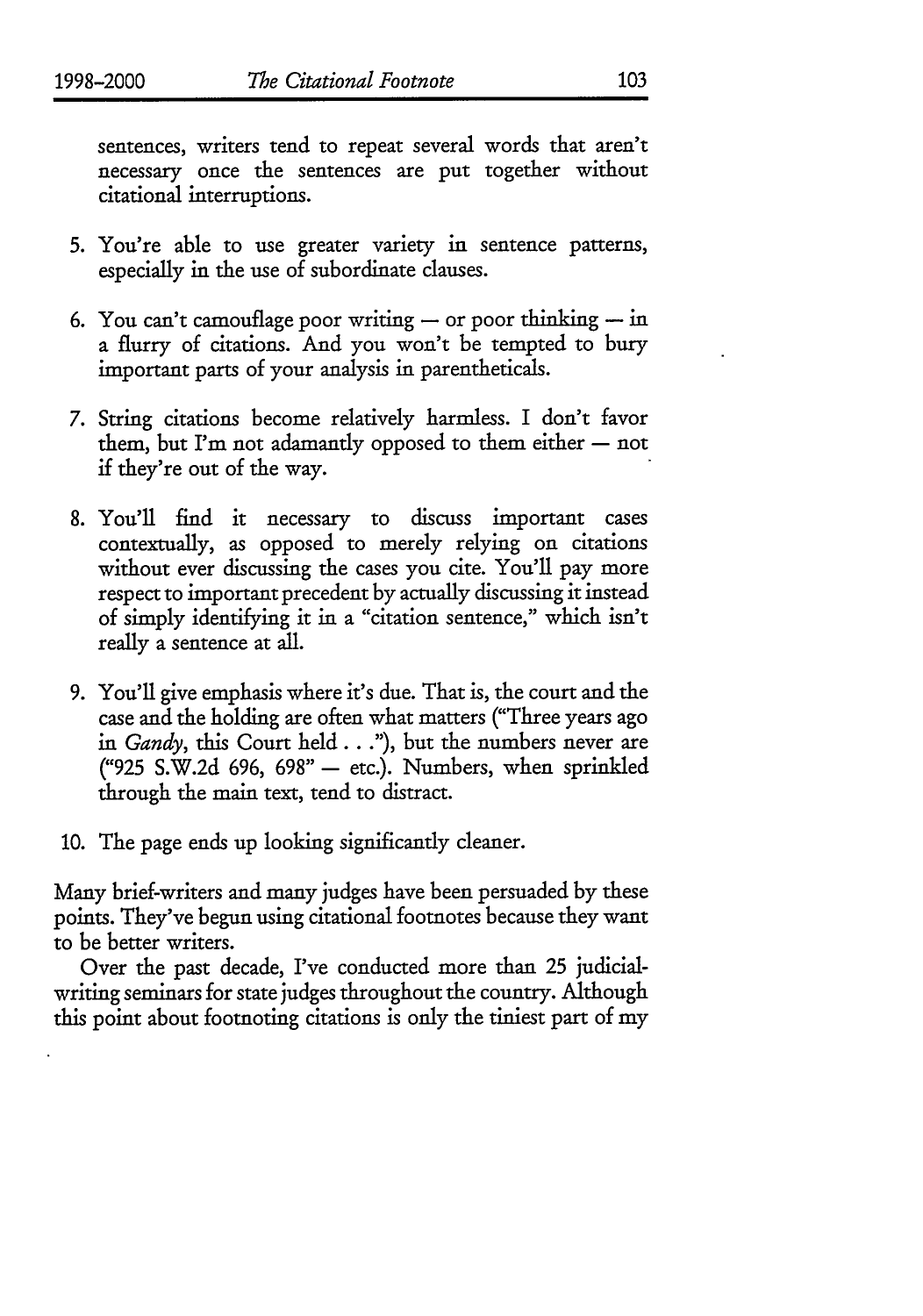teaching, you see a trend emerging nationally. In Delaware, for example, four of the five supreme court justices put all their citations in footnotes. In Alaska today, virtually all reported cases have citations in footnotes. And you see the trend elsewhere  $-$  in Georgia, Minnesota, Texas, and Washington, to cite but a few examples.

#### Will It Really Work?

Some legal writers feel qualms about departing from established custom. Let me answer three common misgivings.

First, many writers fear that if they don't put citations up in the text, their readers won't know (1) what court is being cited, and (2) how recent the cases are. In fact, though, you generally won't be footnoting naked propositions of law. Instead, you should say something like "Just last year, the Third Circuit held  $- \ldots$ " or "Section 28.007 of the Insurance Code requires . . ." so that the reader can get the gist of your authority without having to glance down at the bottom of the page.

Second, on a similar note, some object to footnoting citations on grounds that it supposedly diminishes the importance of precedent. No one ever leveled this accusation against Judge John Minor Wisdom or Judge Alvin Rubin, two of the most respected Fifth Circuit judges who, from about 1983 to the end of their careers, footnoted all their citations. As Judge Wisdom, a careful stylist, put it in a **1993** article: "Citations belong in a footnote: even one **full** citation such as 494 U.S. 407, 110 **S.** Ct. 1212, 108 L. Ed. 2d 347 (1990), breaks the thought; two, three, or more in one massive paragraph are an abomination."<sup>3</sup>

Third, many judges complain about footnotes.' True, other judges praise them,<sup>2</sup> but if you listen closely, the complaints are strong enough to give any sensible writer pause. In fact, I believe

<sup>&</sup>lt;sup>3</sup> John Minor Wisdom, *How I Write*, SCRIBES J. LEGAL WRITING 83, 86 (1993).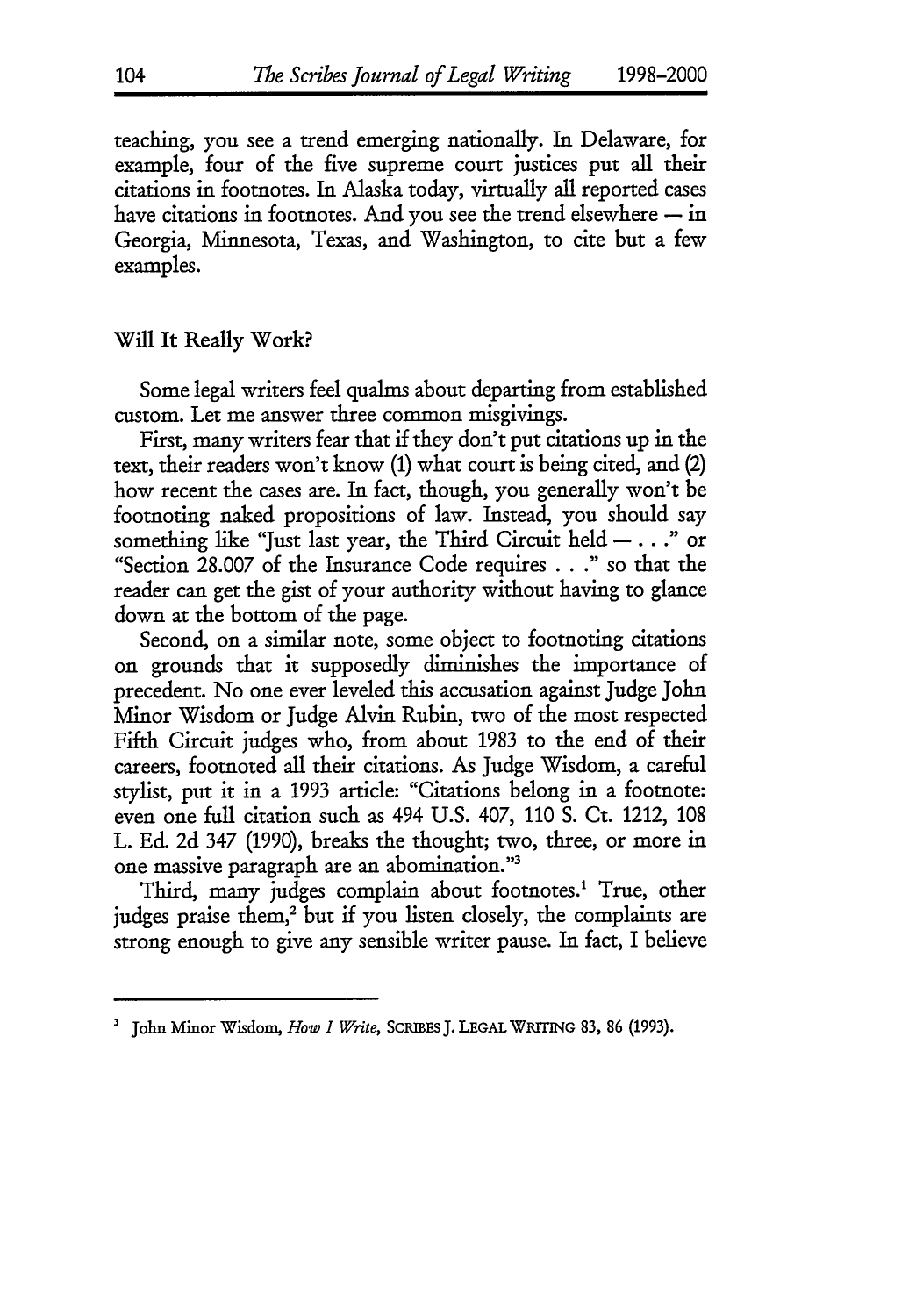that the complaints are valid when directed at footnotes that contain substantive discussion. But I also know that most judges who hear the merits of reference notes and see good examples generally agree that textual citations are blemishes. Whenever I teach a seminar on judicial writing, a strong majority of the judges finally conclude that they think it makes sense to put citations in footnotes. A few others, however, think otherwise. And if you know that's what a judge thinks, take heed of the judge's preference. Just don't let your temporary heed become your regular habit.

Until the mid-1980s, law offices and judicial chambers had no choice. Citations had to go into the text. Only professional printers had a realistic option of footnoting citations. (Before typewriters were introduced in the 1880s, of course, mid-text citations were a scribal convention.) The personal computer liberated us of this technological constraint.

Speaking of technology, what about the argument that putting citations in footnotes complicates on-line legal research? Even if there are some shortcomings in some media, I'm confident that they're short-term problems. For example, hypertext links to footnotes will cure the problem of having them appear inconveniently as endnotes. In any event, though, I unabashedly believe that (1) the print form must have primacy; and (2) technology will readily adapt to footnoted citations for purposes of on-line research. If you have complaints, lobby the companies that provide WESTLAW and LEXIS and the courts that post their opinions on websites.

#### Helping Along the Glacial Change

In every state where I've spoken to judges, a majority have said that they would prefer footnoted citations. Reform is coming. It may take a generation or two, but it's coming. Gradually, legal writers will learn to put all citations in footnotes but to refrain from saying anything else in footnotes. The only frightening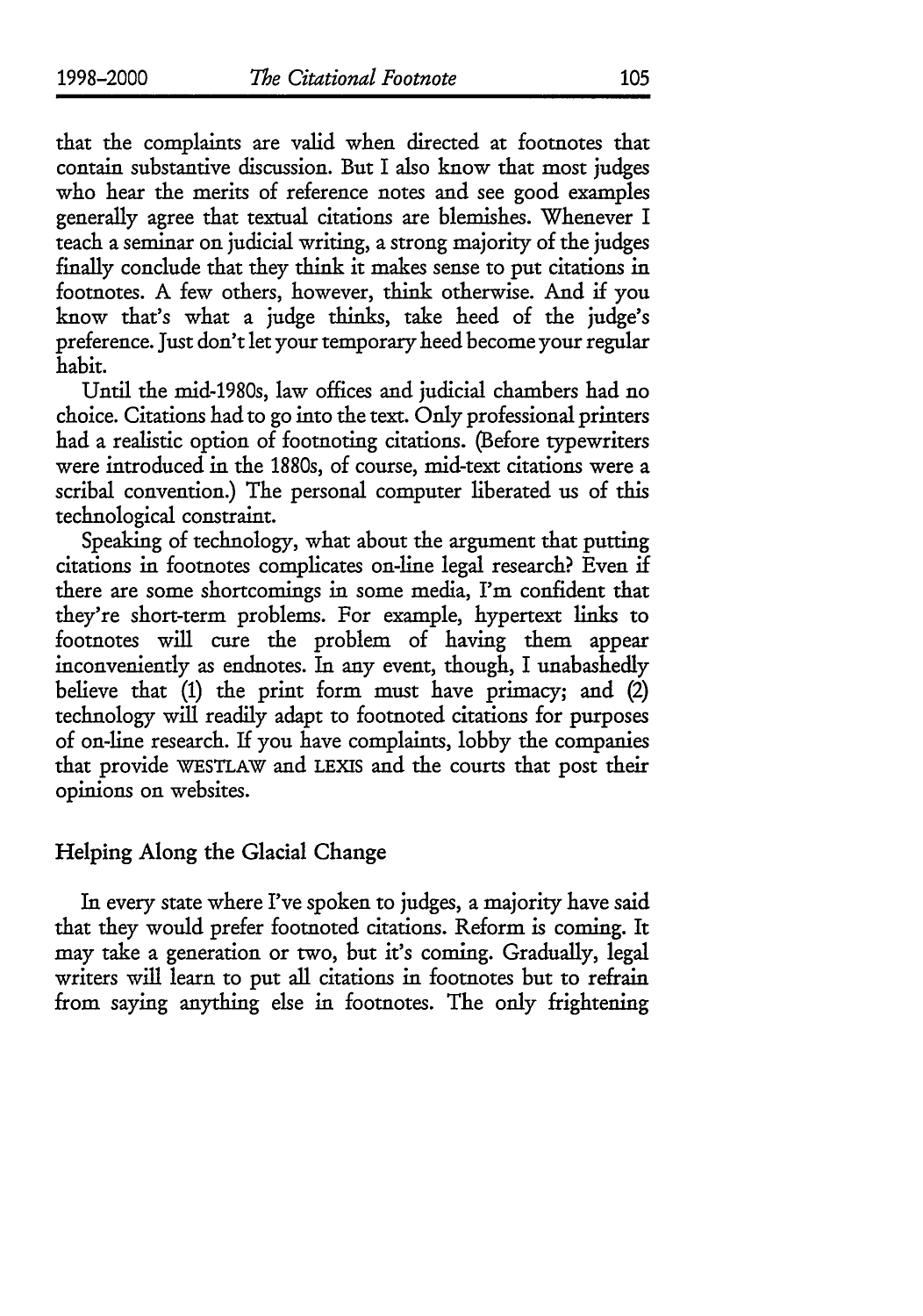prospect is that, when you're putting together an opinion or brief, piling citations onto the page won't be enough: you'll actually have to have a coherent thought worth expressing.

If the citational footnote becomes the norm, it will be one of the greatest helps in improving the expository prose that lawyers produce.

 $\mathbf{r}$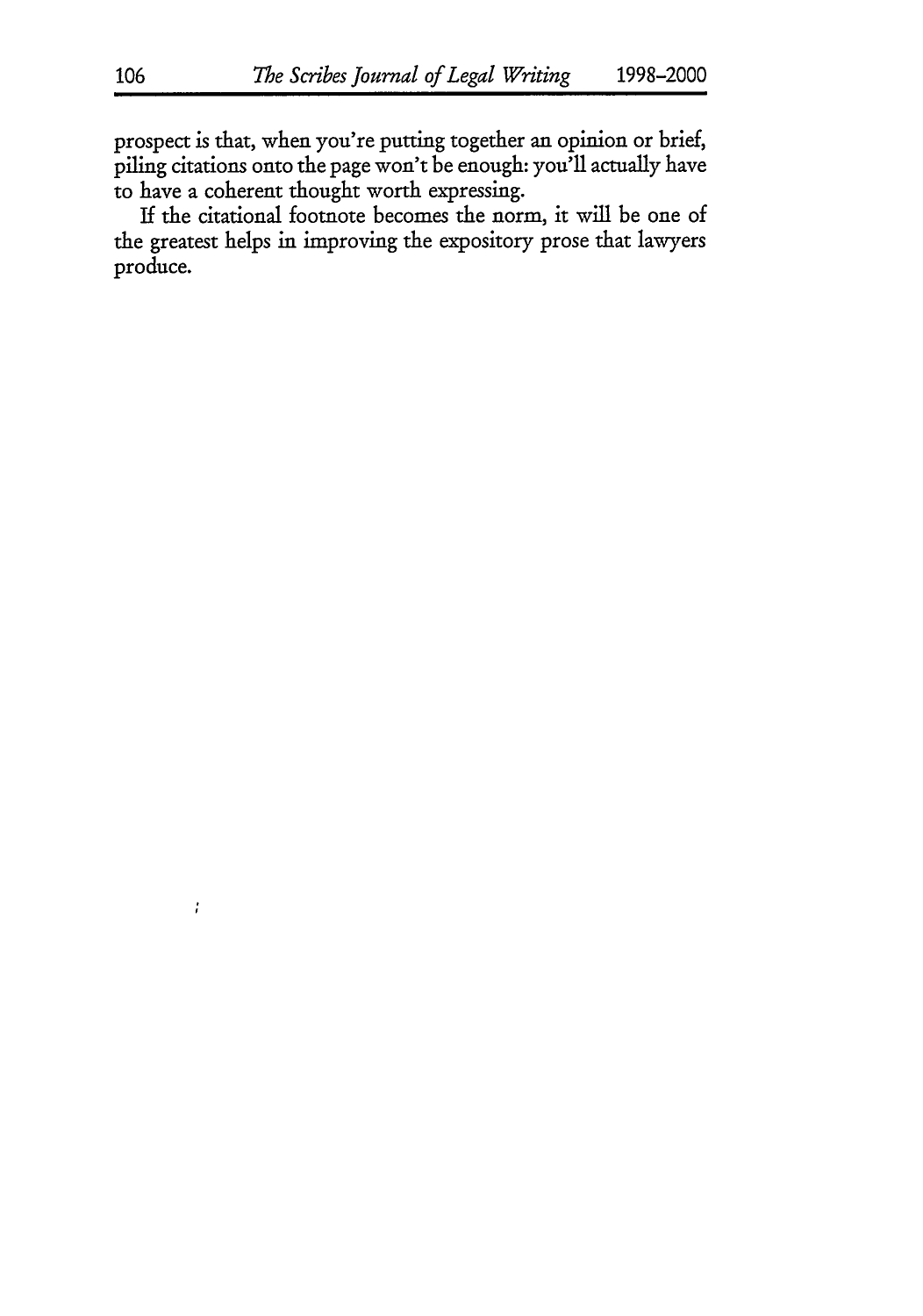#### 107

## **Examples of Cases Using Citational Footnotes**

Anyone curious about what citational footnotes look like in context might look at any of the following cases. It's especially enlightening to compare them stylistically with other cases in the same volumes.

- *\* Alizadeb v. Safeway Stores, Inc.,* 802 F.2d 111 (5th Cir. 1986).
- *\* Alamo RentA Car, Inc. v. Schulman,* **897** P.2d 405 (Wash. Ct. App. 1995).
- *\* Curry v. Curry,* 473 S.E.2d **760** (Ga. 1996).
- *\* Warden v. Hoar Constr. Co.,* 507 S.E.2d 428 (Ga. 1998).
- *\* KPMG PeatMawick v. Harrison County Fin. Corp.,* **988** S.W.2d 746 (Tex. 1999).
- *\* MPM. Enters. v. Gilbert,* **731** A.2d **790** (Del. 1999).
- *SAlck v. Delvo Plastics, Inc.,* **972** P.2d 988 (Alaska 1999).
- *\* State v. Martin,* **975** P.2d 1020 (Wash. **1999)** (en banc).
- *\* In re Nolo Press/Folk Law, Inc.,* **991** S.W.2d 768 (Tex. **1999).**
- *\* Temple-Inland Forest Prods. Corp. v. Carter,* **993** S.W.2d 88 (Tex. **1999).**
- *\* Williams v. Kimes,* **996** S.W.2d 43 (Mo. **1999)** (en banc).
- *\* Fitzgerald v. Advanced Spine Fixation Sys., Inc.,* **996** S.W.2d 864 (Tex. **1999).**
- **"** *United States v. Parsee,* 178 F.3d 374 (5th Cir. **1999).**
- **"** *McGray Constr. Co. v. Office of Workers Compensation Programs,* 181 F.3d **1008** (9th Cir. **1999).**
- *\* Minneapolis Public Housing Auth. v. Lor,* **591** N.W.2d 700 (Minn. 1999).